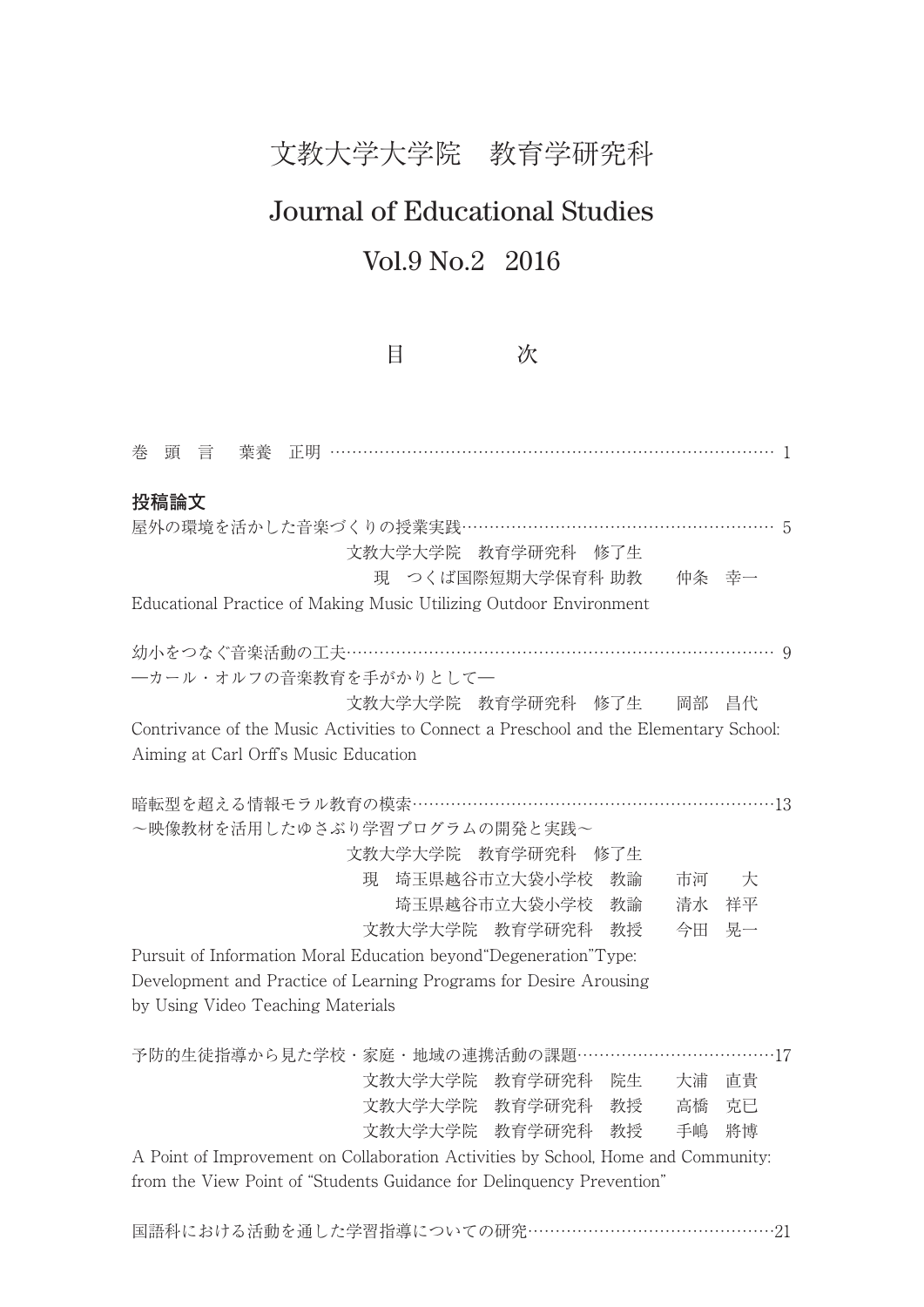文教大学大学院 教育学研究科 院生 佐藤 弘章

文教大学大学院 教育学研究科 准教授 山下 直

Study on Learning Instruction Through the Activity in Japanese

国語教育における批判的思考の発達……………………………………………………………25 文教大学大学院 教育学研究科 院生 椎名 憲太郎 文教大学大学院 教育学研究科 教授 池田 進一 Development of Critical Thinking in Japanese Language Teaching 古典の学習における「親しむ」とは………………………………………………………………29 文教大学大学院 教育学研究科 院生 片山 ゆり 文教大学大学院 教育学研究科 准教授 山下 直 What Is"familiar"for Learning Classical Literature ? 教員志望者のもつグローバル意識の現状………………………………………………………33 -日本とマレーシアの国際比較調査に向けた予備的考察- 文教大学大学院 教育学研究科 院生 辻 菜津美 文教大学大学院 教育学研究科 教授 手嶋 將博 Global Consciousness of Teacher Applicants: A Preliminary Consideration for International Comparative Study between Japan and Malaysia 高等学校家庭科の授業実践の研究………………………………………………………………37 ―家族・家庭領域の主体的な学びのあり方を求めて― 文教大学大学院 教育学研究科 院生 吉野 淳子 文教大学大学院 教育学研究科 教授 石井 智恵美 Study of a Practical Method for High School Home Economics Courses: Exploration of Autonomous Learning in the Family and Home Domains 日本における中国人留学生に関する教育計画の変化…………………………………………41 文教大学大学院 教育学研究科 院生 劉 瀚澤 文教大学大学院 教育学研究科 教授 池田 進一 The Change in Education Plans on Chinese Students in Japan 体つくり運動における今日的課題……………………………………………………………45 文教大学大学院 教育学研究科 教授 加藤 純一 文教大学教育学部 教授 米津 光治 文教大学教育学部 准教授 山本 浩二 Current Issues of Karadatsukuri-Movement in Elementary School, Junior High School and High School

1937 年における国分一太郎の教壇復帰状況の検証 …………………………………………49 文教大学大学院 教育学研究科 教授 太郎良 信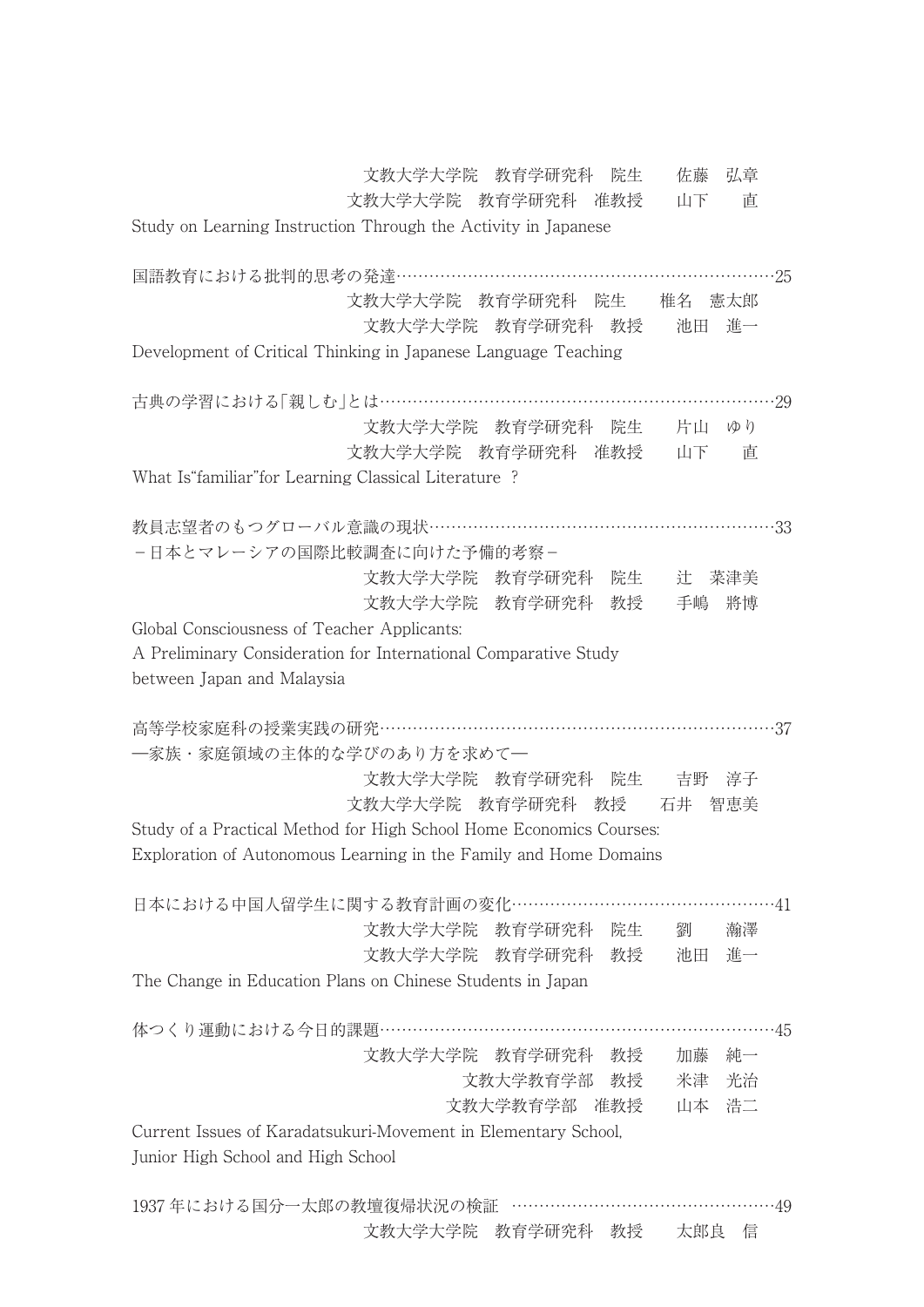A Varification of the Return Situation to the Teaching Profession of Ichitaro KOKUBUN in 1937

日本の情報教育のあり方(2) ………………………………………………………………………………53 文教大学大学院 教育学研究科 教授 池田 進一 The Role of Digital Media Technologies in Schooling in Japan(2) 教育実習に及ぼす学校ボランティア経験の効果(2) …………………………………………57 文教大学大学院 教育学研究科 教授 手嶋 將博 文教大学大学院 教育学研究科 教授 池田 進一 The Effects of Volunteer Works in Elementary and Secondary Schools on Teaching Practice $(2)$ 初等教育段階におけるプログラミング教育の考察……………………………………………61 ~創作物アップロード・共有に関する提案~ 文教大学大学院 教育学研究科 教授 今田 晃一 埼玉県越谷市立大袋小学校 教諭 清水 祥平 文教大学大学院 教育学研究科 修了生 現 金沢学院短期大学 助教 村山 大樹 A Study of Programming Education at the Stage of Elementary Educaton: Proposals for Uploading and Sharing Creations **大学院生の研究活動** 2016 年度 第十期生修士論文第一次中間報告会 プログラム ……………………………67 国語科教育における短詩型文学教材の指導と評価の方法……………………………………68 文教大学大学院 教育学研究科 院生 片山 ゆり 大学生のグローバル意識形成に関する国際比較研究…………………………………………70 ―日本とマレーシアの教員志望者に対する意識調査を通して― 文教大学大学院 教育学研究科 院生 辻 菜津美 アクティブラーニングの視点に立った高等学校家庭科の授業実践の研究…………………72 ―家族・家庭領域の主体的な学びを中心に― 文教大学大学院 教育学研究科 院生 吉野 淳子 日本における中国人留学生が抱える問題点……………………………………………………76 文教大学大学院 教育学研究科 院生 劉 瀚澤 2016 年度 第九期生修士論文発表会 プログラム …………………………………………79 学校・家庭・地域の連携活動から見た「予防的生徒指導」の研究………………………………80 文教大学大学院 教育学研究科 院生 大浦 直貴